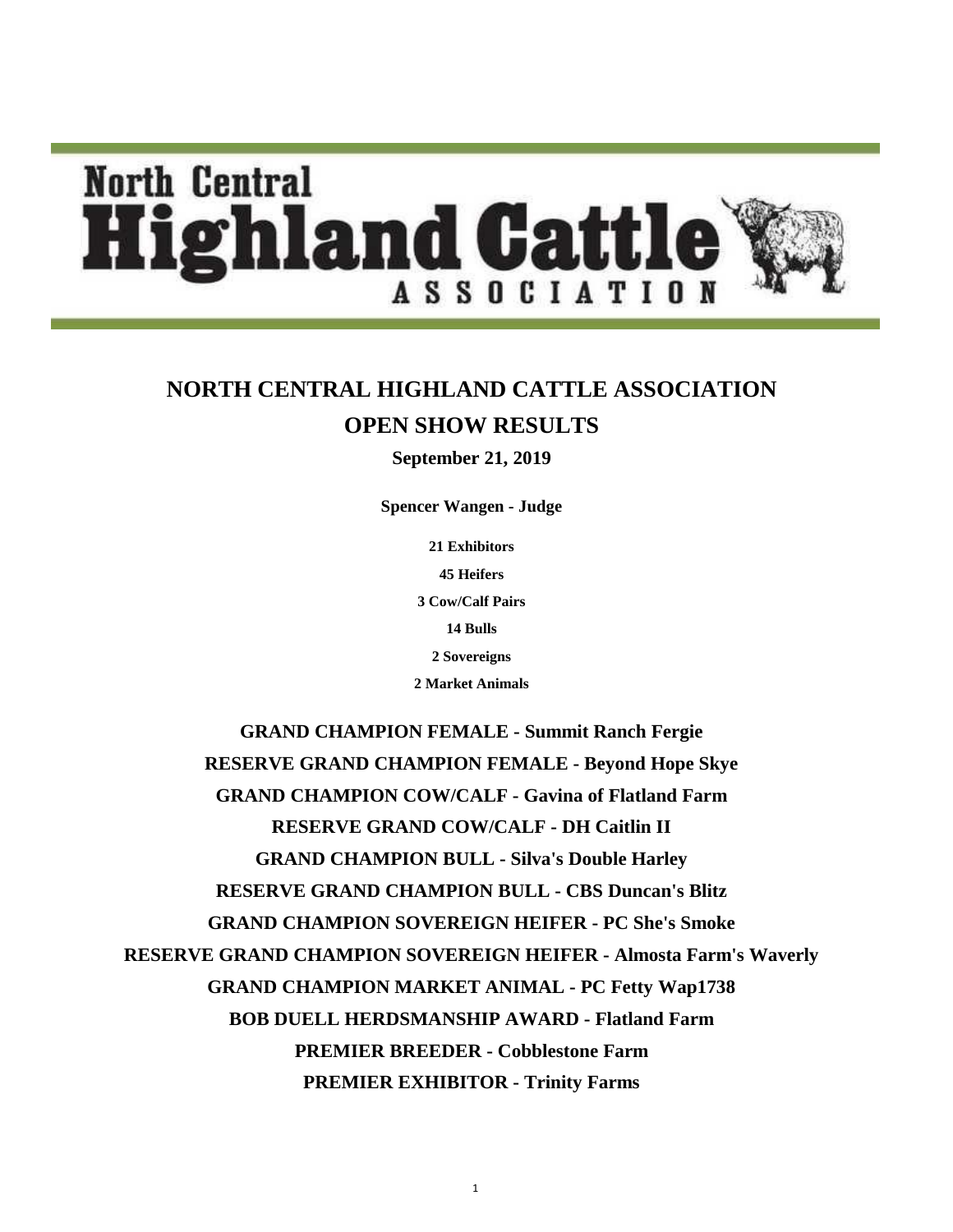#### **OPEN CATTLE SHOW**

#### **CLASS 1 INTERMEDIATE HEIFER CALF -- MAY 1, 2019 TO PRESENT**

|   |   | Meegan of Flatland Farm<br>59,178<br>Dun                                                                            | 05/12/19 | Sire:<br>Dam: | Buddy of River View 50752<br>Gavina of Flatland Farm 53487 | Breeder:<br>Owner: | Flatland Farm, LLC<br>Flatland Farm, LLC |
|---|---|---------------------------------------------------------------------------------------------------------------------|----------|---------------|------------------------------------------------------------|--------------------|------------------------------------------|
|   |   | CHAMPION INTERMEDIATE HEIFER CALF Sponsored by Four T Acres, LLC                                                    |          |               |                                                            |                    |                                          |
|   | 1 | <b>Meegan of Flatland Farm</b>                                                                                      |          |               | Breeder: Flatland Farm, LLC                                | Owner:             | <b>Flatland Farm, LLC</b>                |
| 6 | 2 | <b>CLASS 2 JUNIOR HEIFER CALF -- JANUARY 1, 2019 -- APRIL 30, 2019</b><br>Round Tuit Nell<br>58.846<br><b>Black</b> | 04/10/19 | Sire:<br>Dam: | CSF Halydan the Black 53314<br>Round Tuit Bess 56267       | Breeder:<br>Owner: | Round Tuit Farm<br>Round Tuit Farm       |
| 3 | 3 | Leslay of Flatland Farm<br>59,175<br>Dun                                                                            | 03/21/19 | Sire:<br>Dam: | Buddy of River View 50752<br>Almosta Farms Britt 50356*    | Breeder:<br>Owner: | Flatland Farm, LLC<br>Flatland Farm, LLC |
| 4 | 4 | Clara of Flatland Farm<br>59.174<br>White                                                                           | 03/16/19 | Sire:<br>Dam: | LSR Orion 56136<br>Prairie Creek Dalles 50694*             | Breeder:<br>Owner: | Flatland Farm, LLC<br>Flatland Farm, LLC |

**2** 5 Windemere Hazel 03/10/19 Sire: Orison of Culfoich 49237 Breeder: Star Lake Cattle Company 59,217 Dun Dam: WF Caitlin 45622 Owner: Windemere Farm

Dam: Maple Hill Sabrina 53552 Owner:

**7** 6 Maple Hill Sarina 03/10/19 Sire: Skye High Koal 46377 Breeder: Maple Hill Sarina 59,262 Red Dam: Maple Hill Sabrina 53552 Owner: Maple Hill

**5** 7 Maple Hill Layla **03/07/19** Sire: Skye High Koal 46377 Breeder: Maple Hill

59,263 Black Dam: Maple Hill Lucille 53495 Owner: Tabletop Acres 1 8 Trinity's Gracie May  $02/02/19$  Sire: Twinflower Joseph 52451 Breeder: Double LL Farm 59,198 Red Dam: Double LL Collette 53989 Owner: Trinity Farms **CHAMPION JUNIOR HEIFER CALF Sponsored by Snowland Livestock 8 Trinity's Gracie May** Breeder: **Double LL Farm** Owner: **Trinity Farms RESERVE CHAMPION JUNIOR HEIFER CALF Sponsored by Summit Ranch 5 Windemere Hazel Breeder: Star Lake Cattle C 5 Windemere Hazel** Breeder: **Star Lake Cattle Company** Owner: **Windemere Farm**

#### **CLASS 3 SENIOR HEIFER CALF -- SEPTEMBER 1, 2018 -- DECEMBER 31, 2018**

| 5              | 9         | <b>PC Black Pearl</b><br><b>Black</b><br>58,725                           | 11/24/18 | Sire:<br>Dam:           | Skye High Koal 46377<br>Spring Flight Isadora 53661               | Breeder:<br>Owner: | Pell Creek Cattle Co<br>Pell Creek Cattle Co |
|----------------|-----------|---------------------------------------------------------------------------|----------|-------------------------|-------------------------------------------------------------------|--------------------|----------------------------------------------|
| 3              | 10        | Silva's Echo<br>Yellow<br>59,196                                          | 11/05/18 | Sire:<br>Dam:           | STR Special Edition 56445<br>Silva's Hazel Meg 50603              | Breeder:<br>Owner: | Silva's Highlands<br><b>Trinity Farms</b>    |
| <b>Scratch</b> | 11        | FTA Dora Jean<br>58,503<br>Red                                            | 09/22/18 | Sire:<br>Dam:           | Skye High Wayward Son 48809<br>We Tired Dora 49202*               | Breeder:<br>Owner: | Four T Acres, LLC<br>Four T Acres, LLC       |
| 1              | 12        | Beyond Hope Skye<br>Red<br>58,259                                         | 09/15/18 | Sire:<br>Dam:           | Almosta Farm's Brogan 54545<br>Almosta Farms Serena 54467         | Breeder:<br>Owner: | Beyond Hope Farm<br>Maryn Cowell             |
| 4              | 13        | Schön Boden Fantasia<br>Yellow<br>58,790                                  | 09/09/18 | Sire:<br>Dam:           | Argyll's Jaco 52712<br>Schön Boden's Xena 46571 <sup>**</sup>     | Breeder:<br>Owner: | Schön Boden Farms<br>Schön Boden Farms       |
| 6              | 14        | Euna of Flatland Farm<br>59,179<br>Yellow                                 | 09/09/18 | Sire:<br>Dam:           | Dirigo Forceful 29105<br>Circle ME Aila 44092                     | Breeder:<br>Owner: | Flatland Farm, LLC<br>Flatland Farm, LLC     |
| $\mathbf{2}$   | 15        | Windemere Gem<br>58,829<br>Red                                            | 09/07/18 | Sire:<br>Dam:           | Ben Eniglair of Scone Palace 15745<br>Cobblestone's Marilee 48082 | Breeder:<br>Owner: | Windemere Farm<br>Windemere Farm             |
|                |           | <b>CHAMPION SENIOR HEIFER CALF Sponsored by Climbing Stump Farm</b>       |          |                         |                                                                   |                    |                                              |
|                | <b>12</b> | <b>Bevond Hope Skye</b>                                                   |          |                         | <b>Breeder: Beyond Hope Farm</b>                                  | Owner:             | <b>Maryn Cowell</b>                          |
|                |           | <b>RESERVE CHAMPION SENIOR HEIFER CALF Sponsored by Four T Acres, LLC</b> |          |                         |                                                                   | Owner:             | <b>Windemere Farm</b>                        |
|                | 15        | <b>Windemere Gem</b>                                                      |          | Breeder: Windemere Farm |                                                                   |                    |                                              |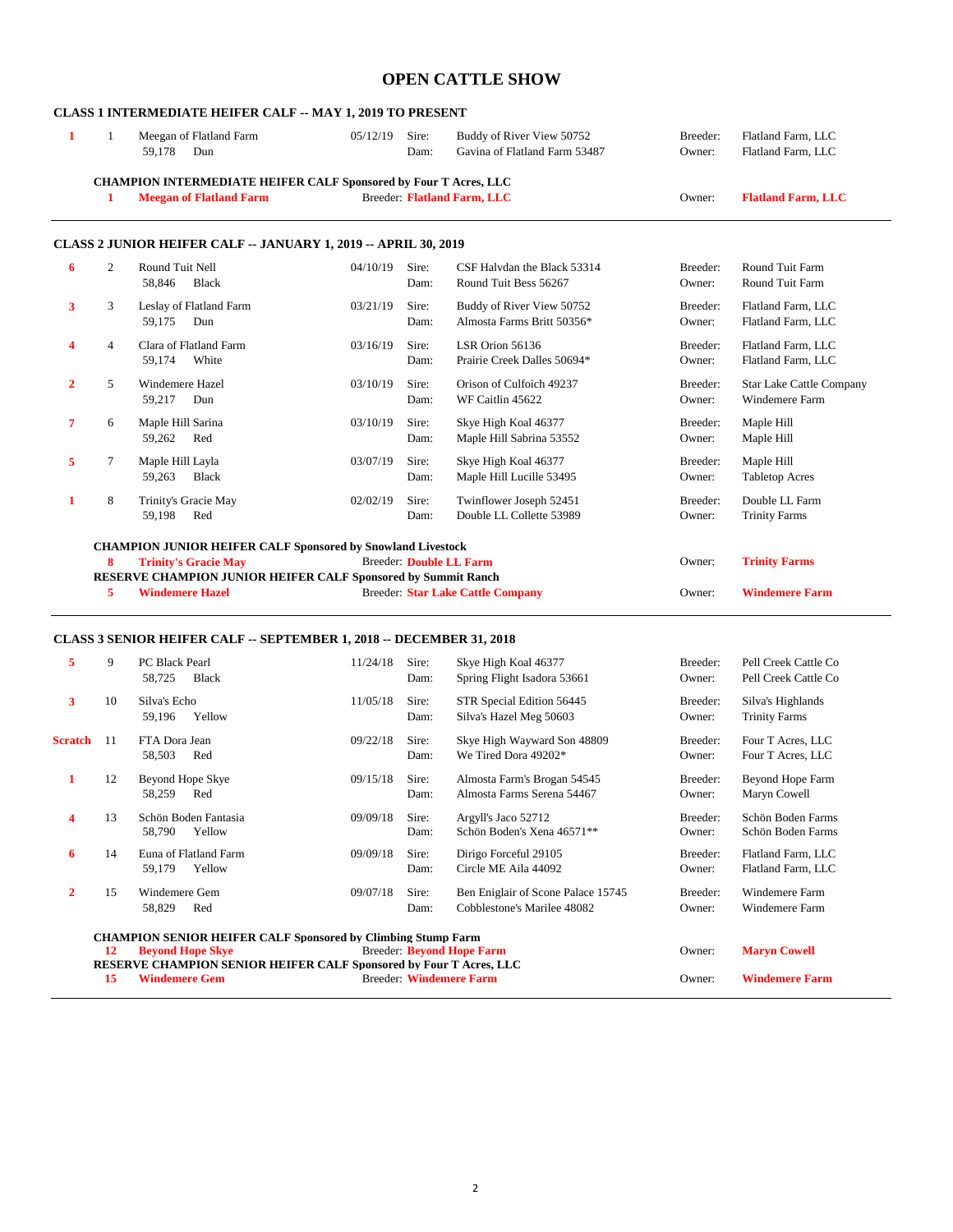#### **CLASS 4 INTERMEDIATE YEARLING HEIFER -- MAY 1, 2018 -- AUGUST 31, 2018**

| 3            | 16                                                                           | We Tired Alyssa<br>58,863<br>Red                                               | 08/29/18 | Sire:<br>Dam: | BRF Barra 52172<br>We Tired Juliette 41346           | Breeder:<br>Owner: | We Tired Acres<br>Maryn Cowell           |  |  |  |  |
|--------------|------------------------------------------------------------------------------|--------------------------------------------------------------------------------|----------|---------------|------------------------------------------------------|--------------------|------------------------------------------|--|--|--|--|
| 4            | 17                                                                           | CSF Caledonia<br>Yellow<br>58,765                                              | 07/20/18 | Sire:<br>Dam: | CSF Rutherford 56761<br>CBS Celesta 12Y 51120        | Breeder:<br>Owner: | Connie Jo Cattle<br>Climbing Stump Farm  |  |  |  |  |
| 6            | 18                                                                           | FTA Isobel Gabriella<br>58,501<br>Red                                          | 06/19/18 | Sire:<br>Dam: | Skye High Wayward Son 48809<br>Argyll's Isobel 56363 | Breeder:<br>Owner: | Four T Acres, LLC<br>Four T Acres, LLC   |  |  |  |  |
| 5            | 19                                                                           | <b>CBS</b> Youllsee<br>58,219<br>Red                                           | 06/12/18 | Sire:<br>Dam: | BRF Barra 52172<br>Cobbleston's Yazmine 49210        | Breeder:<br>Owner: | Cobblestone Farm<br>Cobblestone Farm     |  |  |  |  |
|              | 20                                                                           | CBS Tali<br>58,225<br>Red                                                      | 05/12/18 | Sire:<br>Dam: | BRF Barra 52172<br>We Tired Tess 51354               | Breeder:<br>Owner: | Cobblestone Farm<br><b>Trinity Farms</b> |  |  |  |  |
| $\mathbf{2}$ | 21                                                                           | <b>CBS</b> Essence<br>Red<br>58,217                                            | 05/07/18 | Sire:<br>Dam: | BRF Barra 52172<br>STR Elevation 53744               | Breeder:<br>Owner: | Cobblestone Farm<br>Cobblestone Farm     |  |  |  |  |
|              | <b>CHAMPION INTERMEDIATE YEARLING HEIFER Sponsored by Flatland Farm, LLC</b> |                                                                                |          |               |                                                      |                    |                                          |  |  |  |  |
|              | 20                                                                           | <b>CBS</b> Tali                                                                |          |               | <b>Breeder: Cobblestone Farm</b>                     | Owner:             | <b>Trinity Farms</b>                     |  |  |  |  |
|              |                                                                              | RESERVE CHAMPION INTERMEDIATE YEARLING HEIFER Sponsored by Climbing Stump Farm |          |               |                                                      |                    |                                          |  |  |  |  |
|              | 21                                                                           | <b>CBS</b> Essence                                                             |          |               | <b>Breeder: Cobblestone Farm</b>                     | Owner:             | <b>Cobblestone Farm</b>                  |  |  |  |  |

#### **CLASS 5A JUNIOR YEARLING HEIFER -- JANUARY 1, 2018 -- APRIL 30, 2018**

| $\overline{2}$ | 22                    | CSF Honeycomb<br>58,634<br>Red                                              | 04/28/18                     | Sire:<br>Dam: | CSF Rutherford 56761<br>We Tired Honey 52517              | Breeder:<br>Owner: | <b>Climbing Stump Farm</b><br><b>Climbing Stump Farm</b> |
|----------------|-----------------------|-----------------------------------------------------------------------------|------------------------------|---------------|-----------------------------------------------------------|--------------------|----------------------------------------------------------|
| 3              | 23                    | FTA Dolly's Echo<br>58,499<br>Red                                           | 04/20/18                     | Sire:<br>Dam: | Skye High Wayward Son 48809<br>FTA Siofra's Doll 47597*   | Breeder:<br>Owner: | Four T Acres, LLC<br>Four T Acres, LLC                   |
| 4              | 24                    | Silva's MS Edith<br>57.960<br>Red                                           | 04/14/18                     | Sire:<br>Dam: | FPH Jasper 54348<br>XC Freedom 43676                      | Breeder:<br>Owner: | Silva's Highlands<br>Silva's Highlands                   |
| 6              | 25                    | Bernadette of Flatland Farm<br>58,025<br>Dun                                | 04/12/18                     | Sire:<br>Dam: | Buddy of River View 50752<br>Rosie of Flatland Farm 54453 | Breeder:<br>Owner: | Flatland Farm, LLC<br>Semmler Farm                       |
| 5              | 26                    | D <sub>2</sub> C <sub>2</sub> 's Caoimhe<br>58,075<br><b>Black</b>          | 04/08/18                     | Sire:<br>Dam: | CSF Humphrey 55817<br>Gray Owl's Vivian 45020             | Breeder:<br>Owner: | Double D Cattle Company<br>Lauren Cowell                 |
|                | 27                    | CSF Ella<br>58,832<br>White                                                 | 04/02/18                     | Sire:<br>Dam: | DH Montgomery 27923+<br>CSF Emmylou 54123                 | Breeder:<br>Owner: | Climbing Stump Farm<br><b>Climbing Stump Farm</b>        |
|                |                       | <b>CLASS 5B JUNIOR YEARLING HEIFER -- JANUARY 1, 2018 -- APRIL 30, 2018</b> |                              |               |                                                           |                    |                                                          |
| $\sim$ $\sim$  | $\gamma$ <sup>o</sup> | $Example 2$                                                                 | $0.2/20/10$ $C_{\text{max}}$ |               | $C_{\text{non-1}}$ and $W_{\text{other}}$ 54040           | $D$ road on        | Coordond Livestook                                       |

| 6 | 28 | Snowland Gloria<br>Red<br>58,277                                       | 03/30/18 | Sire:<br>Dam:                  | Snowland W. Peter 54840<br>Snowland Lassie 52476*       | Breeder:<br>Owner: | Snowland Livestock<br><b>Snowland Livestock</b> |
|---|----|------------------------------------------------------------------------|----------|--------------------------------|---------------------------------------------------------|--------------------|-------------------------------------------------|
| 3 | 29 | CBS Salome<br>Yellow<br>58,191                                         | 03/30/18 | Sire:<br>Dam:                  | Finley Falls Duncan 54601<br>CBS Shalini 54778          | Breeder:<br>Owner: | Cobblestone Farm<br>Cobblestone Farm            |
| 4 | 30 | <b>FSH Courtesy</b><br>58,908<br>Dun                                   | 03/21/18 | Sire:<br>Dam:                  | Black Watch Demsey 46153<br>STR Wildest Dreams 54735    | Breeder:<br>Owner: | Four Starr Highlands<br>Pell Creek Cattle Co    |
| 7 | 31 | Almosta Farm's Kenlee<br>Red<br>57,892                                 | 03/16/18 | Sire:<br>Dam:                  | Almosta Farm's Brogan 54545<br>FTA Jackie Kennedy 54530 | Breeder:<br>Owner: | Almosta Farm<br>Almosta Farm                    |
| 8 | 32 | Enya of Flatland Farm<br>58,023<br>Red                                 | 03/02/18 | Sire:<br>Dam:                  | EZ Acres Kyle 22471<br>Gavina of Flatland Farm 53487    | Breeder:<br>Owner: | Flatland Farm, LLC<br>Flatland Farm, LLC        |
| 5 | 33 | Snowland Lady's Lily<br>White<br>57,869                                | 01/29/18 | Sire:<br>Dam:                  | Snowland G Markee 54841<br>Snowland First Lady 53240    | Breeder:<br>Owner: | <b>Snowland Livestock</b><br>Snowland Livestock |
| 2 | 34 | <b>CBS</b> Rae<br><b>Black</b><br>58,186                               | 01/16/18 | Sire:<br>Dam:                  | Finley Falls Duncan 54601<br>CBS Roxie 6Y 50538         | Breeder:<br>Owner: | Cobblestone Farm<br>Cobblestone Farm            |
| 1 | 35 | Double LL Giselle<br>Red<br>57,555                                     | 01/29/18 | Sire:<br>Dam:                  | Twinflower Joseph 52451<br>Double LL Collette 53989     | Breeder:<br>Owner: | Double LL Farm<br><b>Trinity Farms</b>          |
|   |    | <b>CHAMPION JUNIOR YEARLING HEIFER Sponsored by Almosta Farm</b>       |          |                                |                                                         |                    |                                                 |
|   | 35 | <b>Double LL Giselle</b>                                               |          | <b>Breeder: Double LL Farm</b> |                                                         | Owner:             | <b>Trinity Farms</b>                            |
|   |    | RESERVE CHAMPION JUNIOR YEARLING HEIFER Sponsored by Four T Acres, LLC |          |                                |                                                         |                    |                                                 |
|   | 34 | <b>CBS</b> Rae                                                         |          |                                | <b>Breeder: Cobblestone Farm</b>                        | Owner:             | <b>Cobblestone Farm</b>                         |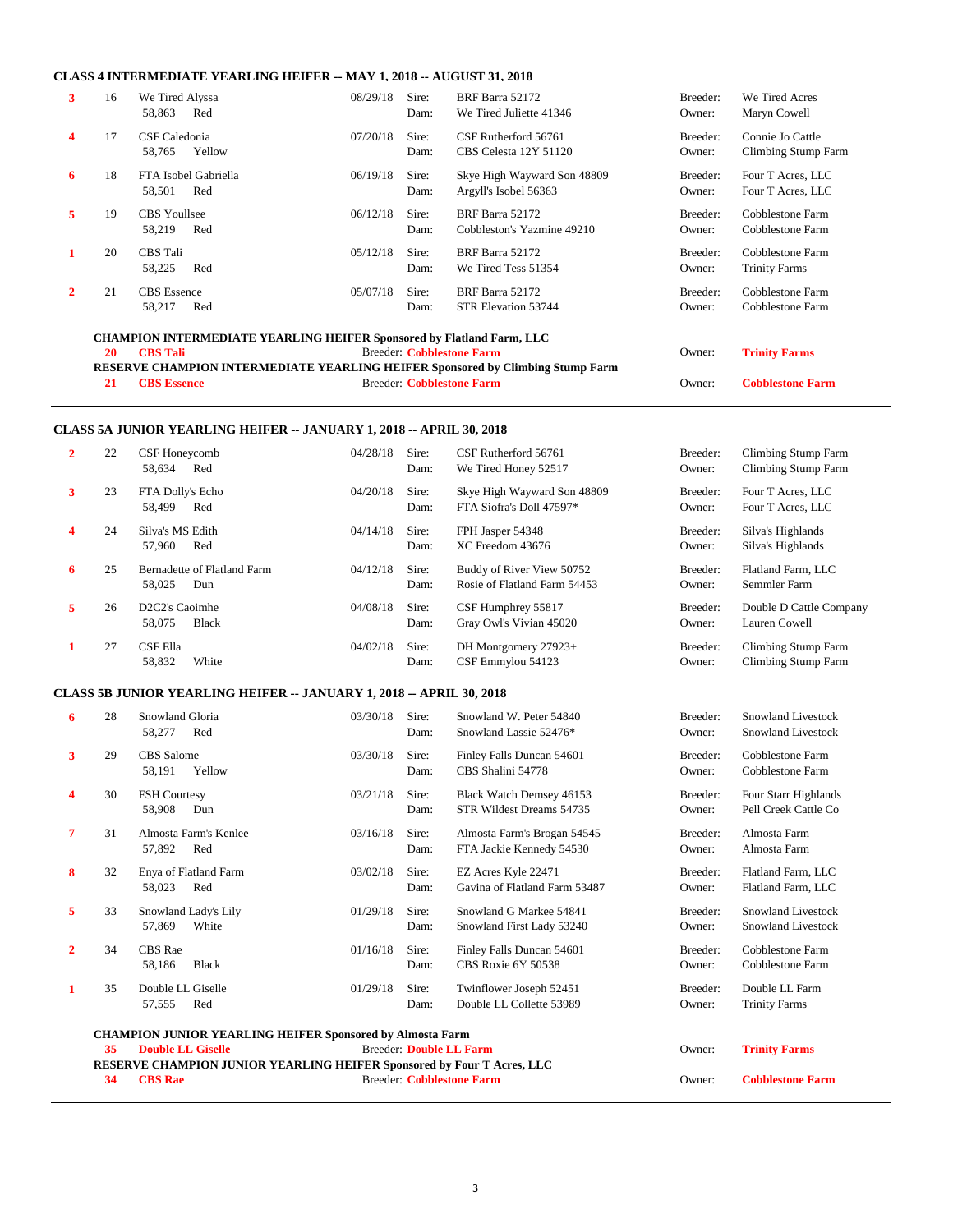#### **CLASS 6A SENIOR HEIFER -- JANUARY 1, 2017 -- DECEMBER 31, 2017**

| 4 | 36 | Thistle of Flatland Farm<br>58.028<br>Yellow | 10/08/17 | Sire:<br>Dam: | Dirigo Forceful 29105<br>Circle ME Aila 44092        | Breeder:<br>Owner: | Flatland Farm, LLC<br>Flatland Farm, LLC        |
|---|----|----------------------------------------------|----------|---------------|------------------------------------------------------|--------------------|-------------------------------------------------|
|   | 37 | Summit Ranch Fergie<br>58,139<br>Red         | 09/05/17 | Sire:<br>Dam: | Scott of Greycombe SC7557<br>HI Benedict Maddy 28201 | Breeder:<br>Owner: | <b>Tracey Smoker</b><br><b>Trinity Farms</b>    |
| 5 | 38 | CGH Lucenda 17<br>57,538<br><b>Black</b>     | 06/19/17 | Sire:<br>Dam: | We Tired Darrel 49281<br>CGH Catriona 43808          | Breeder:<br>Owner: | Creachann Gleann<br>Creachann Gleann            |
|   | 39 | Windemere Firefly<br>56.751<br>Red           | 06/17/17 | Sire:<br>Dam: | Windemere Duke 54409<br>Morgana of Blackwatch 47766  | Breeder:<br>Owner: | Windemere Farm<br>Windemere Farm                |
|   | 40 | Snowland Queen Jean<br>Brindle<br>57.327     | 05/24/17 | Sire:<br>Dam: | Trafalgar Xander 49490<br>Snowland Lassie 52476*     | Breeder:<br>Owner: | <b>Snowland Livestock</b><br>Snowland Livestock |

#### **CLASS 6B SENIOR HEIFER -- JANUARY 1, 2017 -- DECEMBER 31, 2017**

| 5 | 41 | Almosta Farm Tia<br>Dun<br>56,611                                                                 | 04/21/17 | Sire:<br>Dam:                 | Skye High Koal 46377<br>ND Taska 06 44314                   | Breeder:<br>Owner: | Almosta Farm<br>Beretta Semmler                   |
|---|----|---------------------------------------------------------------------------------------------------|----------|-------------------------------|-------------------------------------------------------------|--------------------|---------------------------------------------------|
| 4 | 42 | CSF Mulberry<br>Black<br>57,001                                                                   | 04/04/17 | Sire:<br>Dam:                 | Skye High Cornerstone 54167<br>CSF Maude 54122              | Breeder:<br>Owner: | Climbing Stump Farm<br><b>Climbing Stump Farm</b> |
| 3 | 43 | Honey Creek Corinna<br>57,148<br>Red                                                              | 03/29/17 | Sire:<br>Dam:                 | Gray Owl's Borg 53568<br>Honey Creek Crystal 52734          | Breeder:<br>Owner: | Honey Creek Farm<br>Cobblestone Farm              |
| 2 | 44 | <b>STR Symphony</b><br>56,932<br>Red                                                              | 03/28/17 | Sire:<br>Dam:                 | Rioghail of Balmoral 28597<br>Summit Ranch Whitney 48302    | Breeder:<br>Owner: | <b>Star Lake Cattle Company</b><br>Paige Proctor  |
|   | 45 | <b>LEA Noelle</b><br>56,651<br>Red                                                                | 03/25/17 | Sire:<br>Dam:                 | Sunset Rebel Yell 46398+<br>LEA Haven 50580*                | Breeder:<br>Owner: | <b>LEA White Farms</b><br>Easton Silva            |
| 6 | 46 | Moira of Flatland Farm<br>56,638<br><b>Black</b>                                                  | 01/01/17 | Sire:<br>Dam:                 | Skye High Cornerstone 54167<br>Ciara of Flatland Farm 50907 | Breeder:<br>Owner: | Flatland Farm, LLC<br><b>Round Tuit Farm</b>      |
|   |    | <b>CHAMPION SENIOR HEIFER Sponsored by Four T Acres, LLC</b>                                      |          |                               |                                                             |                    |                                                   |
|   | 37 | <b>Summit Ranch Fergie</b>                                                                        |          | <b>Breeder: Tracey Smoker</b> |                                                             | Owner:             | <b>Trinity Farms</b>                              |
|   | 39 | <b>RESERVE CHAMPION SENIOR HEIFER Sponsored by Husker Show Cattle</b><br><b>Windemere Firefly</b> |          |                               | <b>Breeder: Windemere Farm</b>                              | Owner:             | <b>Windemere Farm</b>                             |
|   |    |                                                                                                   |          |                               |                                                             |                    |                                                   |

#### **GRAND CHAMPION FEMALE - Sponsored by Cobblestone Farm**

|                                                                         | <b>Summit Ranch Fergie</b> | <b>Breeder: Tracey Smoker</b> | Owner: | <b>Trinity Farms</b> |  |  |  |  |  |
|-------------------------------------------------------------------------|----------------------------|-------------------------------|--------|----------------------|--|--|--|--|--|
| <b>RESERVE GRAND CHAMPION FEMALE - Sponsored by Rocking T Highlands</b> |                            |                               |        |                      |  |  |  |  |  |
|                                                                         | 12 Bevond Hope Skve        | Breeder: Beyond Hope Farm     | Owner: | <b>Maryn Cowell</b>  |  |  |  |  |  |

#### **CLASS 7A COW/CALF, COW BORN PRIOR TO DECEMBER 31, 2017**

| 3                                                                                                                                                                                                                                                                                                                                       | 47 | FTA Jackie Kennedy<br>54.530<br>Red<br>Calf: Almosta Farm's Kadan           | 03/10/15<br>03/28/19   | Sire:<br>Dam: | Skye High Wayward Son 48809<br>OIA Jackie 51159<br>Sire: Almosta Farm's Brogan 54545          | Breeder:<br>Owner: | Four T Acres, LLC<br>Almosta Farm        |  |  |
|-----------------------------------------------------------------------------------------------------------------------------------------------------------------------------------------------------------------------------------------------------------------------------------------------------------------------------------------|----|-----------------------------------------------------------------------------|------------------------|---------------|-----------------------------------------------------------------------------------------------|--------------------|------------------------------------------|--|--|
|                                                                                                                                                                                                                                                                                                                                         | 48 | Gavina of Flatland Farm<br>53.487<br>White<br>Calf: Meegan of Flatland Farm | 03/02/14<br>05/12/19   | Sire:<br>Dam: | Skye High Wayward Son 48809<br>Almosta Farm's Britt 50356*<br>Sire: Buddy of River View 50752 | Breeder:<br>Owner: | Flatland Farm, LLC<br>Flatland Farm, LLC |  |  |
|                                                                                                                                                                                                                                                                                                                                         | 49 | DH Caitlin II<br>49.142<br>Dun<br>Calf: HSC Cacia                           | 02/28/10<br>0.5/0.3/19 | Sire:<br>Dam: | GH Mr. Dickens 45607<br>WF Caitlin 45622<br>Sire: STR Armageddon 56854                        | Breeder:<br>Owner: | Drover Hill<br>Husker Show Cattle        |  |  |
| <b>GRAND CHAMPION COW/CALF Sponsored by Schön Boden Farms</b><br>Breeder: Flatland Farm, LLC<br><b>Flatland Farm, LLC</b><br><b>Gavina of Flatland Farm</b><br>Owner:<br>48<br>RESERVE GRAND CHAMPION COW/CALF Sponsored by Windland Flats<br>Breeder: Drover Hill<br><b>DH</b> Caitlin II<br><b>Husker Show Cattle</b><br>Owner:<br>49 |    |                                                                             |                        |               |                                                                                               |                    |                                          |  |  |

#### **CLASS 7B CROSSBRED COW/CALF, COW BORN PRIOR TO DECEMBER 31, 2017**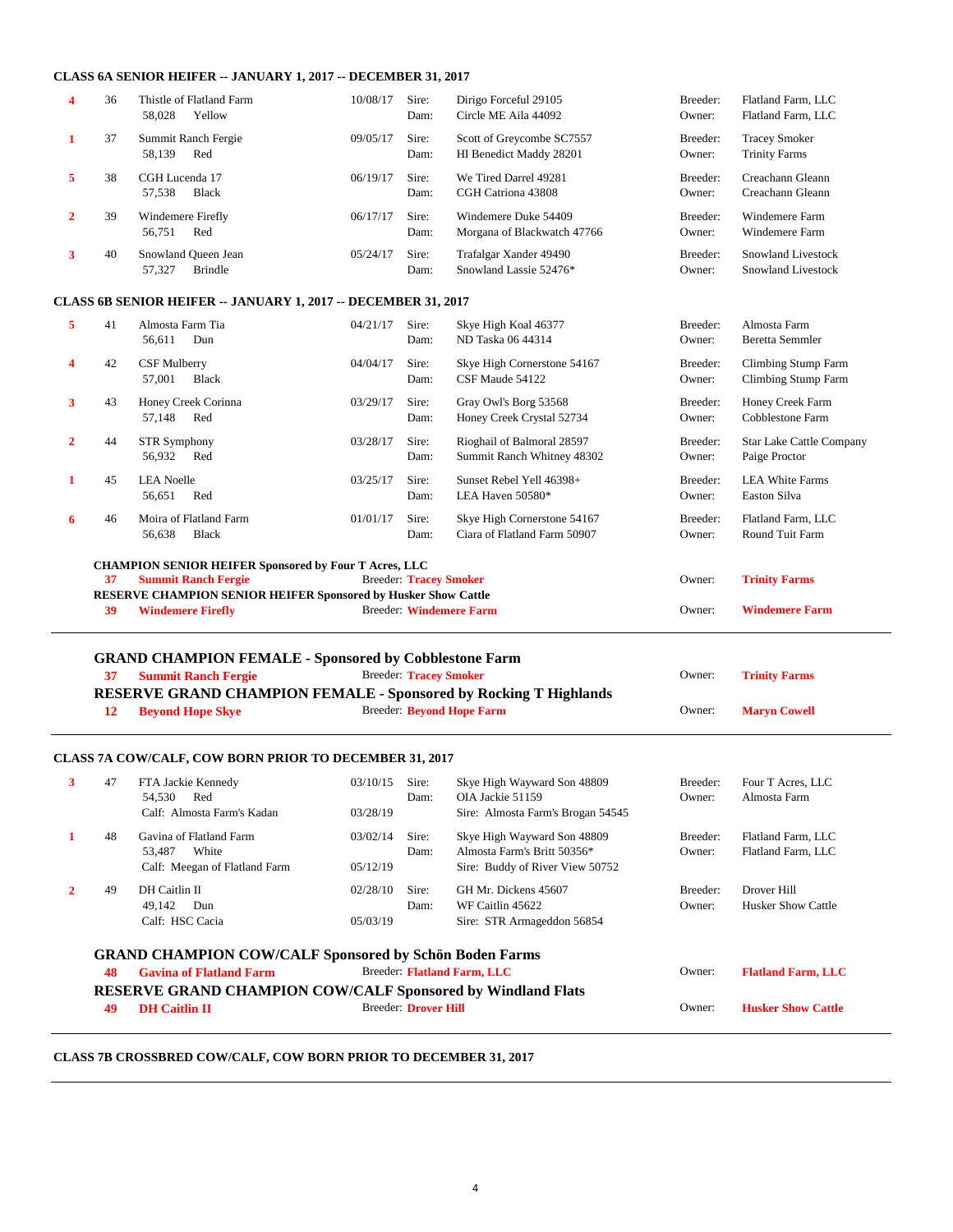#### **CLASS 8 INTERMEDIATE BULL CALF -- MAY 1, 2019 TO PRESENT**

#### **CLASS 9 JUNIOR BULL CALF -- JANUARY 1, 2019 -- APRIL 30, 2019**

| 3 | 50                                                             | Lloyd of Flatland Farm<br>59.176<br>Dun                          | 03/29/19 | Sire:<br>Dam:      | Buddy of River View 50752<br>Ciara of Flatland Farm 50907  | Breeder:<br>Owner: | Flatland Farm, LLC<br>Flatland Farm, LLC |  |  |  |  |  |
|---|----------------------------------------------------------------|------------------------------------------------------------------|----------|--------------------|------------------------------------------------------------|--------------------|------------------------------------------|--|--|--|--|--|
| 4 | 51                                                             | Almosta Farm's Kadan<br>59.112<br>Red                            | 03/28/19 | Sire:<br>Dam:      | Almosta Farm's Brogan 54545<br>FTA Jackie Kennedy 54530    | Breeder:<br>Owner: | Almosta Farm<br>Almosta Farm             |  |  |  |  |  |
|   | 52                                                             | <b>HAN Maverick</b><br>59.276<br>Red                             | 02/09/19 | Sire:<br>Dam:      | Skye High Wayward Son 48809<br>FTA Sunrise Peekaboo 51635* | Breeder:<br>Owner: | <b>Head Acrez</b><br><b>Head Acrez</b>   |  |  |  |  |  |
|   | 53                                                             | <b>CBS</b> Duncan's Blitz<br>Red<br>59.154                       | 01/05/19 | Sire:<br>Dam:      | Finley Falls Duncan 54601<br>DH Victor's Barb 54984        | Breeder:<br>Owner: | Cobblestone Farm<br>Cobblestone Farm     |  |  |  |  |  |
|   | <b>CHAMPION JUNIOR BULL CALF Sponsored by Creachann Gleann</b> |                                                                  |          |                    |                                                            |                    |                                          |  |  |  |  |  |
|   | 53                                                             | <b>CBS</b> Duncan's Blitz                                        |          |                    | <b>Breeder: Cobblestone Farm</b>                           | Owner:             | <b>Cobblestone Farm</b>                  |  |  |  |  |  |
|   |                                                                | RESERVE CHAMPION JUNIOR BULL CALF Sponsored by Four T Acres, LLC |          |                    |                                                            |                    |                                          |  |  |  |  |  |
|   | 52                                                             | <b>HAN Maverick</b>                                              |          | Breeder Head Acrez |                                                            | Owner:             | <b>Head Acrez</b>                        |  |  |  |  |  |

#### **CLASS 10 SENIOR BULL CALF -- SEPTEMBER 1, 2018 -- DECEMBER 31, 2018**

#### **CLASS 11 INTERMEDIATE YEARLING BULL -- MAY 1, 2018 -- AUGUST 31, 2018**

| 3 | 54 | CGH Tiger 18<br>54,249<br><b>Black</b>                                    | 06/11/18  | Sire:<br>Dam: | Schön Boden's Omar 55951<br>CGH Princess Adriana Dhubh 47035* | Breeder:<br>Owner: | Creachann Gleann<br>Creachann Gleann |
|---|----|---------------------------------------------------------------------------|-----------|---------------|---------------------------------------------------------------|--------------------|--------------------------------------|
|   |    |                                                                           |           |               |                                                               |                    |                                      |
|   | 55 | <b>CBS</b> Matrix                                                         | 06/07/18  | Sire:         | Finley Falls Duncan 54601                                     | Breeder:           | Cobblestone Farm                     |
|   |    | Yellow<br>59.110                                                          |           | Dam:          | DH Victor's Magic 53827                                       | Owner:             | Cobblestone Farm                     |
| 4 | 56 | Noel's Elf of HWF                                                         | 06/05/18  | Sire:         | Skye High Capone 53742                                        | Breeder:           | Hideaway Farm                        |
|   |    | 58,099<br>Silver                                                          |           | Dam:          | <b>LSR Noel 46725</b>                                         | Owner:             | Creachann Gleann                     |
|   | 57 | Snowland Gideon                                                           | 0.5/24/18 | Sire:         | Snowland W. Peter 54840                                       | Breeder:           | Snowland Livestock                   |
|   |    | 58,658<br>Red                                                             |           | Dam:          | Shat Acres Vanessa 10 49264                                   | Owner:             | Snowland Livestock                   |
|   |    | <b>CHAMPION INTERMEDIATE YEARLING BULL Sponsored by Four T Acres, LLC</b> |           |               |                                                               |                    |                                      |
|   | 55 | <b>CBS</b> Matrix                                                         |           |               | <b>Breeder: Cobblestone Farm</b>                              | Owner:             | <b>Cobblestone Farm</b>              |

**RESERVE CHAMPION INTERMEDIATE YEARLING BULL Sponsored by Flatland Farm, LLC**<br>57 Snowland Gideon Breeder: Snowland Livestock **57 Snowland Gideon** Breeder: **Snowland Livestock** Owner: **Snowland Livestock**

#### **CLASS 12 JUNIOR YEARLING BULL -- JANUARY 1, 2018 -- APRIL 30, 2018**

|                                                                                                                                           | 58 | <b>RTH Grissom</b><br>58,082<br>Red                                  | 04/17/18                  | Sire:<br>Dam: | RTH Shahzad 42759<br>We Tired Lexi 54593                      | Breeder:<br>Owner: | <b>Rocking T Highlands</b><br>Rod, Terri Matthies/ Spencer<br>Reetz |
|-------------------------------------------------------------------------------------------------------------------------------------------|----|----------------------------------------------------------------------|---------------------------|---------------|---------------------------------------------------------------|--------------------|---------------------------------------------------------------------|
| 1                                                                                                                                         | 59 | <b>Holy Cross Black Jack</b><br>Black<br>58,135                      | 03/24/18                  | Sire:<br>Dam: | Trafalgar Dimitri 15 55086<br>Holy Cross Bella 49428          | Breeder:<br>Owner: | Holy Cross Ranch<br><b>Trinity Farms</b>                            |
| <b>Scratch</b>                                                                                                                            | 60 | Cobblestone's Lakon<br>58,326<br>Red                                 | 03/16/18                  | Sire:<br>Dam: | Finley Falls Liam 51571<br>CBS Layna 50285                    | Breeder:<br>Owner: | Cobblestone Farm<br>Cobblestone Farm                                |
| $\mathbf{2}$                                                                                                                              | 61 | Almosta Farm's Baron<br>58,184<br>Red                                | 03/11/18                  | Sire:<br>Dam: | Skye High Koal 46377<br>Almosta Farm's Bea 52431              | Breeder:<br>Owner: | Almosta Farm<br>Almosta Farm                                        |
| 3                                                                                                                                         | 62 | Conan of Flatland Farm<br>58,024<br>Red                              | 03/03/18                  | Sire:<br>Dam: | Ruairidh of Flatland Farm 48090<br>Prairie Creek Maisie 50695 | Breeder:<br>Owner: | Flatland Farm, LLC<br>Flatland Farm, LLC                            |
|                                                                                                                                           |    | <b>CHAMPION JUNIOR YEARLING BULL Sponsored by Flatland Farm, LLC</b> |                           |               |                                                               |                    |                                                                     |
|                                                                                                                                           | 59 | <b>Holy Cross Black Jack</b>                                         | Breeder: Holy Cross Ranch | Owner:        | <b>Trinity Farms</b>                                          |                    |                                                                     |
| <b>RESERVE CHAMPION JUNIOR YEARLING BULL Sponsored by Schön Boden Farms</b><br>Breeder: Almosta Farm<br><b>Almosta Farm's Baron</b><br>61 |    |                                                                      |                           |               |                                                               |                    | <b>Almosta Farm</b>                                                 |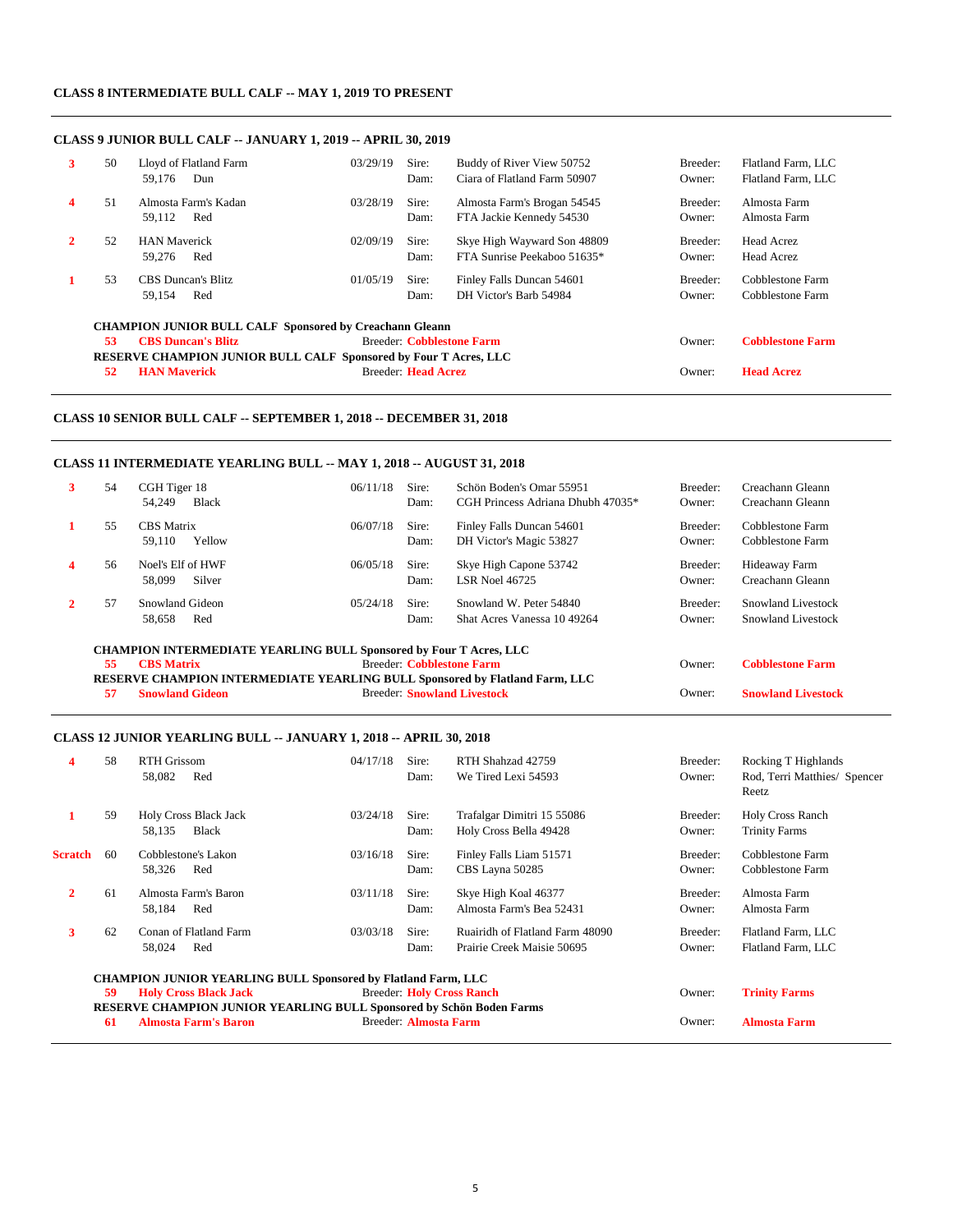#### **CLASS 13 SENIOR BULL -- JANUARY 1, 2017 -- DECEMBER 31, 2017**

| <b>Scratch</b> | 63 | <b>LEA</b> Niadh<br>57,933<br>Red                                                                                                                             | 09/01/17 | Sire:<br>Dam:              | Sunset Rebel Yell 13784 46398+<br>LEA Jordyn 53390                           | Breeder:<br>Owner:                                             | <b>LEA White Farms</b><br><b>LEA White Farms</b>                        |
|----------------|----|---------------------------------------------------------------------------------------------------------------------------------------------------------------|----------|----------------------------|------------------------------------------------------------------------------|----------------------------------------------------------------|-------------------------------------------------------------------------|
| 1              | 64 | Silva's Double Harley<br>58,357<br>Red                                                                                                                        | 07/08/17 | Sire:<br>Dam:              | Silva's Double Vision 49200<br>Silva's Hazel Meg 50603                       | Breeder:<br>Owner:                                             | Silva's Highlands<br>Silva's Highlands                                  |
| $\overline{2}$ | 65 | <b>CBS Clark Kent</b><br>57,920<br>Red                                                                                                                        | 04/02/17 | Sire:<br>Dam:              | Gray Owl's Bearach 50007<br>We Tired Kristy 45322                            | Breeder:<br>Owner:                                             | Cobblestone Farm<br>Cobblestone Farm                                    |
| <b>Scratch</b> | 66 | STR Armageddon<br>Red<br>56,854                                                                                                                               | 01/03/17 | Sire:<br>Dam:              | Rioghail of Balmoral 28597<br>Yarnell Farms Betula 39567                     | Breeder:<br>Owner:                                             | <b>Star Lake Cattle Company</b><br>Husker Show Cattle/ Spencer<br>Reetz |
|                | 64 | <b>CHAMPION SENIOR BULL Sponsored by Four T Acres, LLC</b><br><b>Silva's Double Harley</b>                                                                    |          |                            | <b>Breeder: Silva's Highlands</b>                                            | Owner:                                                         | <b>Silva's Highlands</b>                                                |
|                |    | RESERVE CHAMPION SENIOR BULL Sponsored by Husker Show Cattle                                                                                                  |          |                            |                                                                              |                                                                |                                                                         |
|                | 65 | <b>CBS Clark Kent</b>                                                                                                                                         |          |                            | <b>Breeder: Cobblestone Farm</b>                                             | Owner:                                                         | <b>Cobblestone Farm</b>                                                 |
|                | 64 | <b>GRAND CHAMPION BULL - Sponsored by Windemere Farm</b><br><b>Silva's Double Harley</b><br>RESERVE GRAND CHAMPION BULL - Sponsored by Dalriada Highland Farm |          |                            | <b>Breeder: Silva's Highlands</b>                                            | Owner:                                                         | <b>Silva's Highlands</b>                                                |
|                | 53 | <b>CBS Duncan's Blitz</b>                                                                                                                                     |          |                            | <b>Breeder: Cobblestone Farm</b>                                             | Owner:                                                         | <b>Cobblestone Farm</b>                                                 |
|                |    | <b>CLASS 14A PUREBRED GET OF SIRE</b>                                                                                                                         |          |                            |                                                                              |                                                                |                                                                         |
| $\overline{2}$ | 67 | Almosta Farm's Brogan<br>Red<br>54.545<br>Owner: Almosta Farm                                                                                                 | 08/17/15 |                            | Almosta Farm's Kadan<br>Almosta Farm's Kenlee<br>Beyond Hope Skye            | Almosta Farm<br>Almosta Farm<br>Beyond Hope Farm               |                                                                         |
| 1              | 68 | <b>Finley Falls Duncan</b><br>54.601<br>Dun<br>Owner: Stagecoach Farm                                                                                         | 01/09/15 |                            | <b>CBS</b> Rae<br><b>CBS</b> Salome<br><b>CBS</b> Duncan's Blitz             | Cobblestone Farm<br>Cobblestone Farm<br>Cobblestone Farm       |                                                                         |
| 3              | 69 | <b>Buddy of River View</b><br>50,752<br>Dun<br>Owner: Flatland Farm, LLC                                                                                      | 05/07/11 |                            | Lloyd of Flatland Farm<br>Meegan of Flatland Farm<br>Leslay of Flatland Farm | Flatland Farm, LLC<br>Flatland Farm, LLC<br>Flatland Farm, LLC |                                                                         |
| <b>Scratch</b> | 70 | Skye High Wayward Son<br>Yellow<br>48,809<br>Owner: Four T Acres, LLC                                                                                         | 05/02/09 |                            | FTA Dolly's Echo<br>FTA Dora Jean<br><b>HAN Maverick</b>                     | Four T Acres, LLC<br>Four T Acres, LLC<br>Head Acrez           |                                                                         |
|                |    | <b>CHAMPION PUREBRED GET OF SIRE Sponsored by Flatland Farm, LLC</b>                                                                                          |          |                            |                                                                              |                                                                |                                                                         |
|                | 68 | <b>Finley Falls Duncan</b>                                                                                                                                    |          |                            | Owner: Stagecoach Farm                                                       |                                                                |                                                                         |
|                |    | <b>RESERVE CHAMPION PUREBRED GET OF SIRE Sponsored by Schön Boden Farms</b>                                                                                   |          |                            |                                                                              |                                                                |                                                                         |
|                | 67 | Almosta Farm's Brogan                                                                                                                                         |          | Owner: <b>Almosta Farm</b> |                                                                              |                                                                |                                                                         |

**67 Almosta Farm's Brogan** 

**CLASS 14B CROSSBRED GET OF SIRE**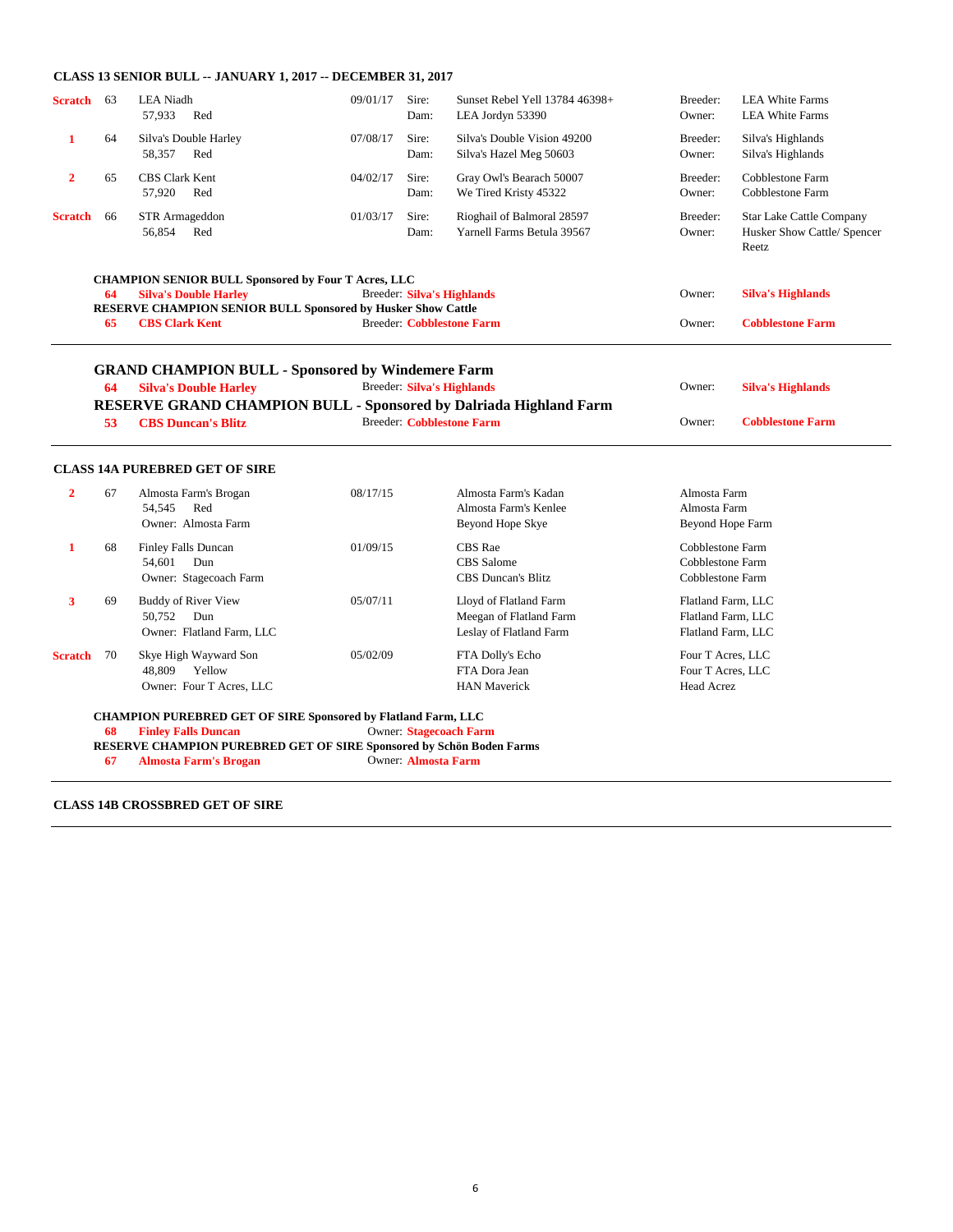#### **CLASS 15A PUREBRED PRODUCE OF DAM**

| 3                                                              | 71                                                                      | FTA Jackie Kennedy<br>Red<br>54,530<br>Owner: Almosta Farm              | 03/16/15 | Almosta Farm's Kenlee<br>Almosta Farm's Kadan      | Almosta Farm<br>Almosta Farm                 |  |  |
|----------------------------------------------------------------|-------------------------------------------------------------------------|-------------------------------------------------------------------------|----------|----------------------------------------------------|----------------------------------------------|--|--|
| 4                                                              | 72                                                                      | Gavina of Flatland Farm<br>White<br>53,487<br>Owner: Flatland Farm, LLC | 03/02/14 | Meegan of Flatland Farm<br>Enya of Flatland Farm   | Flatland Farm, LLC<br>Flatland Farm, LLC     |  |  |
| 1                                                              | 73                                                                      | Almosta Farm's Britt<br>50356*<br>Yellow<br>Owner: Flatland Farm, LLC   | 03/28/11 | Gavina of Flatland Farm<br>Leslay of Flatland Farm | Flatland Farm, LLC<br>Flatland Farm, LLC     |  |  |
| <b>Scratch</b>                                                 | 74                                                                      | Double LL Collette<br>Red<br>53,989<br><b>Owner: Trinity Farms</b>      | 08/01/14 | Double LL Giselle<br>Trinity's Gracie May          | <b>Trinity Farms</b><br><b>Trinity Farms</b> |  |  |
| $\overline{2}$                                                 | 75                                                                      | Circle ME Aila<br>Red<br>44,092<br>Owner: Flatland Farm, LLC            | 06/08/06 | Euna of Flatland Farm<br>Thistle of Flatland Farm  | Flatland Farm, LLC<br>Flatland Farm, LLC     |  |  |
|                                                                |                                                                         | <b>CHAMPION PUREBRED PRODUCE OF DAM Sponsored by Four T Acres, LLC</b>  |          |                                                    |                                              |  |  |
| 73<br><b>Almosta Farm's Britt</b><br>Owner: Flatland Farm, LLC |                                                                         |                                                                         |          |                                                    |                                              |  |  |
|                                                                | RESERVE CHAMPION PUREBRED PRODUCE OF DAM Sponsored by Schön Boden Farms |                                                                         |          |                                                    |                                              |  |  |
|                                                                | 75                                                                      | <b>Circle ME Aila</b>                                                   |          | Owner: Flatland Farm, LLC                          |                                              |  |  |
|                                                                |                                                                         |                                                                         |          |                                                    |                                              |  |  |

### **CLASS 15B PRODUCE OF DAM CROSSBRED**

### **CLASS 16A PUREBRED BREEDERS HERD**

| 76 | Flatland Farm, LLC                                                                                                                                                         | Meegan of Flatland Farm | Flatland Farm, LLC   |
|----|----------------------------------------------------------------------------------------------------------------------------------------------------------------------------|-------------------------|----------------------|
|    |                                                                                                                                                                            | Lloyd of Flatland Farm  | Flatland Farm, LLC   |
|    |                                                                                                                                                                            | Clara of Flatland Farm  | Flatland Farm, LLC   |
|    |                                                                                                                                                                            | Leslay of Flatland Farm | Flatland Farm, LLC   |
| 77 | Cobblestone Farm                                                                                                                                                           | CBS Rae                 | Cobblestone Farm     |
|    |                                                                                                                                                                            | <b>CBS</b> Essence      | Cobblestone Farm     |
|    |                                                                                                                                                                            | CBS Salome              | Cobblestone Farm     |
|    |                                                                                                                                                                            | <b>CBS</b> Tali         | <b>Trinity Farms</b> |
| 77 | <b>CHAMPION PUREBRED BREEDERS HERD Sponsored by Schön Boden Farms</b><br><b>Cobblestone Farm</b><br>RESERVE CHAMPION PUREBRED BREEDERS HERD Sponsored by Four T Acres, LLC |                         |                      |

**76 Flatland Farm, LLC**

**CLASS 16B CROSSBRED BREADERS HERD**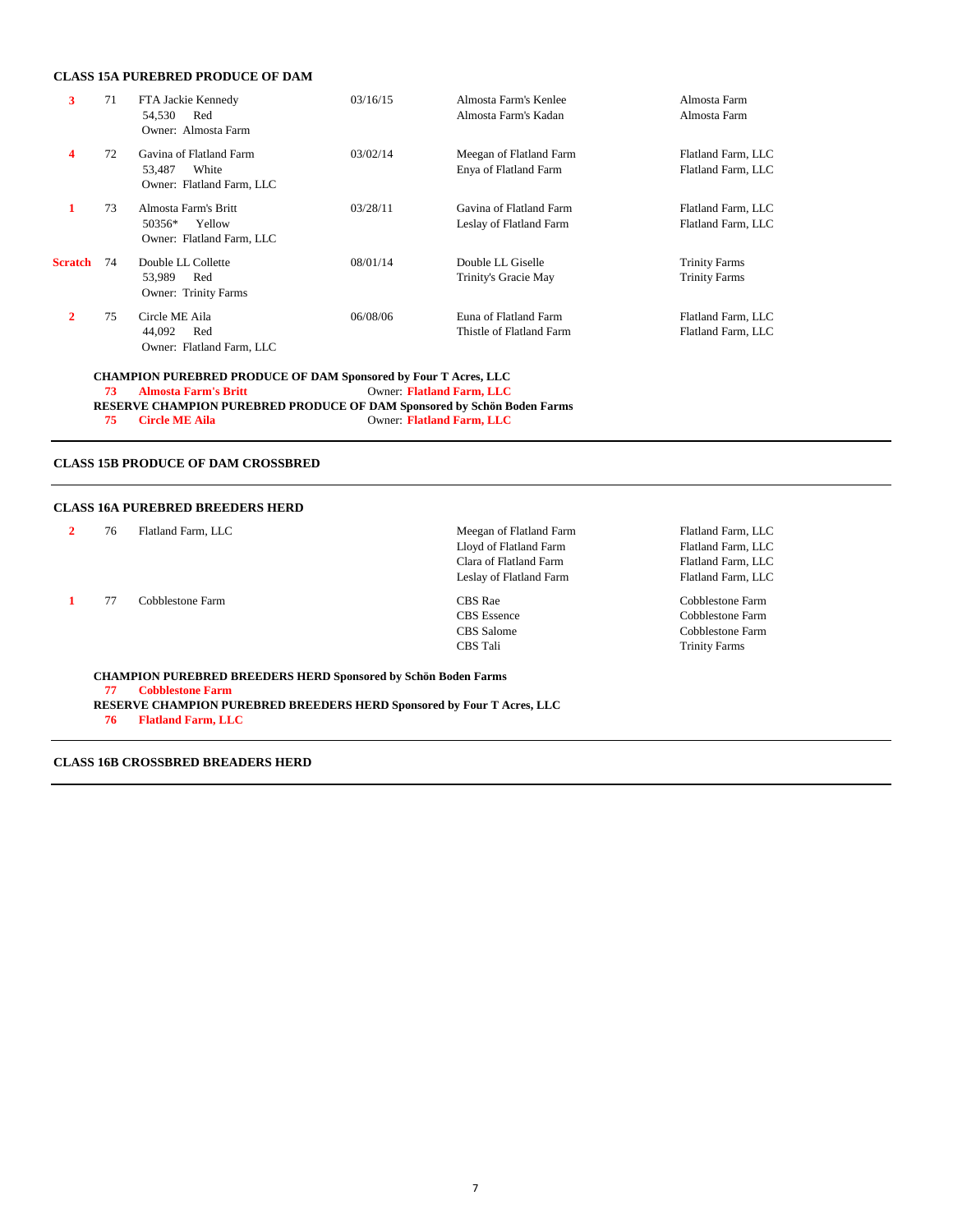#### **CLASS 18 SOVEREIGN JUNIOR HEIFER CALF -- JANUARY 1, 2019 -- APRIL 30, 2019**

#### **CLASS 19 SOVEREIGN SENIOR HEIFER CALF -- SEPTEMBER 1, 2018 -- DECEMBER 31, 2018**

| 2 | 78 | Almosta Farm's Waverly<br><b>Black</b><br>S <sub>53</sub>                       | 04/09/18 | Sire:<br>Dam:         | Skye High Koal 46377<br>Almosta Farm's Winnie U9909 | Breeder:<br>Owner: | Almosta Farm<br>Almosta Farm |
|---|----|---------------------------------------------------------------------------------|----------|-----------------------|-----------------------------------------------------|--------------------|------------------------------|
|   | 79 | PC She's Smoke                                                                  | 02/18/18 | Sire:                 | <b>PC Smoke N Mirrors</b>                           | Breeder:           | Pell Creek Cattle Co         |
|   |    | S <sub>51</sub><br>Dun                                                          |          | Dam:                  | Almosta Farm's Holli 46835                          | Owner:             | Pell Creek Cattle Co         |
|   | 79 | <b>PC She's Smoke</b><br><b>RESERVE CHAMPION SOVEREIGN YEARLING HEIFER CALF</b> |          |                       | Breeder: Pell Creek Cattle Co                       | Owner:             | <b>Pell Creek Cattle Co</b>  |
|   |    |                                                                                 |          |                       |                                                     |                    |                              |
|   | 78 | <b>Almosta Farm's Waverly</b>                                                   |          | Breeder: Almosta Farm |                                                     | Owner:             | <b>Almosta Farm</b>          |
|   |    | <b>GRAND CHAMPION SOVEREIGN HEIFER</b>                                          |          |                       |                                                     |                    |                              |
|   | 79 | <b>PC She's Smoke</b>                                                           |          |                       | Breeder: Pell Creek Cattle Co                       | Owner:             | <b>Pell Creek Cattle Co</b>  |
|   |    | <b>RESERVE GRAND CHAMPION SOVEREIGN HEIFER</b>                                  |          |                       |                                                     |                    |                              |
|   |    |                                                                                 |          |                       |                                                     |                    |                              |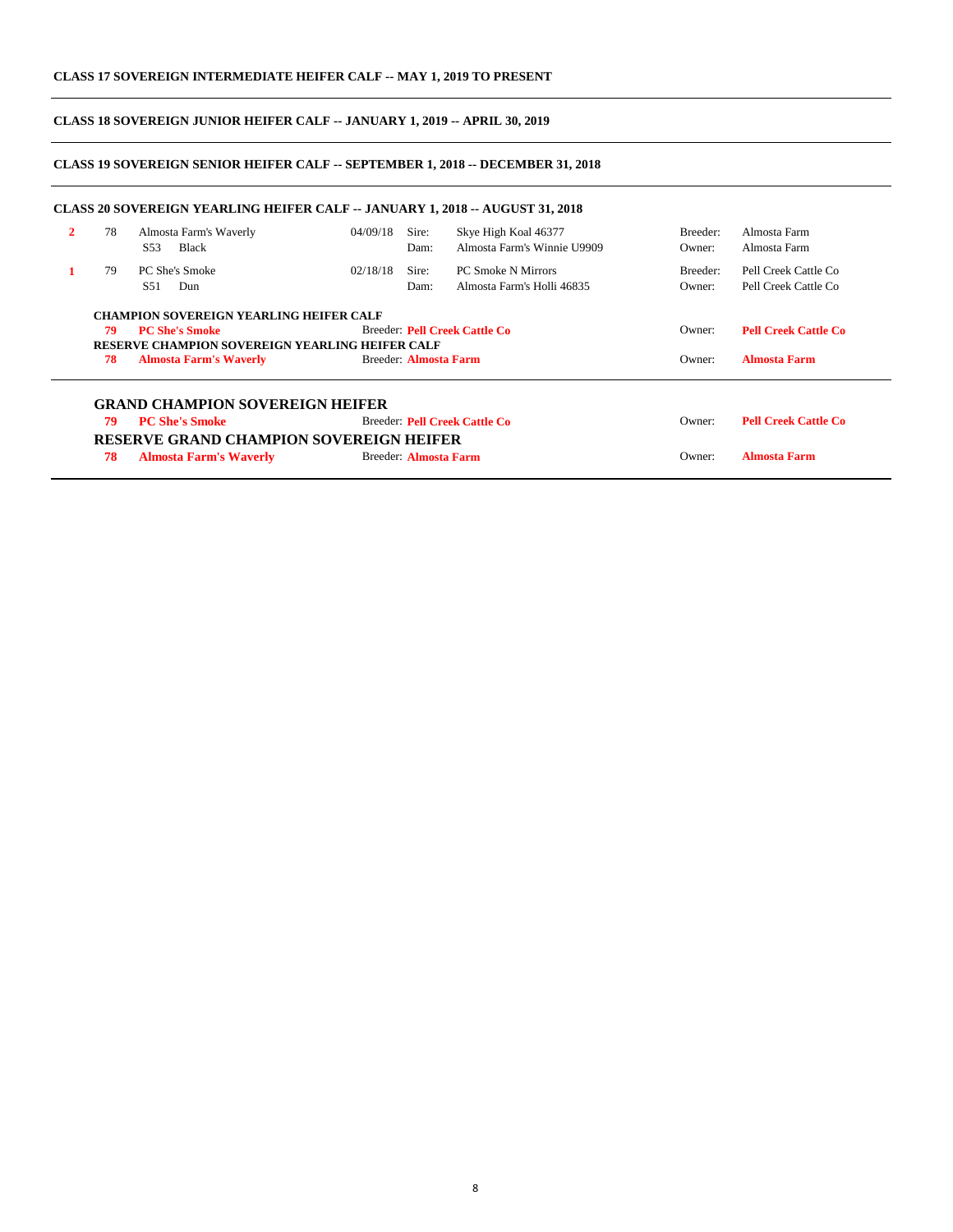## **OPEN CLASS MARKET ANIMAL SHOW**

#### **CLASS 1S PUREBRED PROSPECT STEER BORN JANUARY 1, 2019 TO SEPTEMBER 1, 2019**

|   |    | <b>CLASS 2S CROSSBRED PROSPECT STEER BORN JANUARY 1, 2019 TO SEPTEMBER 1, 2019</b> |          |               |                                             |                    |                                                              |
|---|----|------------------------------------------------------------------------------------|----------|---------------|---------------------------------------------|--------------------|--------------------------------------------------------------|
| 1 | 80 | <b>RTH Holbrook</b><br><b>RTH119</b>                                               | 03/01/19 | Sire:<br>Dam: | HSC Ironside 57719<br>RTH Eclipse S34       | Breeder:<br>Owner: | Rocking T Highlands<br>Rod, Terri Matthies/ Spencer<br>Reetz |
|   | 80 | <b>CHAMPION CROSSBRED PROSPECT STEER</b><br><b>RTH Holbrook</b>                    |          |               | <b>Breeder: Rocking T Highlands</b>         | Owner:             | <b>Rod. Terri Matthies/</b><br><b>Spencer Reetz</b>          |
|   |    | <b>CLASS 3S PUREBRED FEEDER STEER BORN MARCH 1, 2018 TO DECEMBER 31, 2018</b>      |          |               |                                             |                    |                                                              |
|   |    | <b>CLASS 4S CROSSBRED FEEDER STEER BORN MARCH 1, 2018 TO DECEMBER 31, 2018</b>     |          |               |                                             |                    |                                                              |
| 1 | 81 | PC Fetty Wap1738                                                                   | 09/18/18 | Sire:<br>Dam: | Trafalgar Yann 50300<br>PC Reba - Club Calf | Breeder:<br>Owner: | Pell Creek Cattle Co<br>Pell Creek Cattle Co                 |
|   | 81 | <b>CHAMPION CROSSBRED FEEDER STEER</b><br>PC Fetty Wap1738                         |          |               | <b>Breeder: Pell Creek Cattle Co</b>        | Owner:             | <b>Pell Creek Cattle Co</b>                                  |
|   |    | <b>CLASS 5S PUREBRED MARKET STEER BORN APRIL 1, 2017 TO FEBRUARY 28, 2018</b>      |          |               |                                             |                    |                                                              |
|   |    | <b>CLASS 6S CROSSBRED MARKET STEER BORN APRIL 1, 2017 TO FEBRUARY 28, 2018</b>     |          |               |                                             |                    |                                                              |
|   |    | <b>GRAND CHAMPION STEER</b>                                                        |          |               |                                             |                    |                                                              |
|   | 81 | <b>PC Fetty Wap1738</b>                                                            |          |               | <b>Breeder: Pell Creek Cattle Co</b>        | Owner:             | <b>Pell Creek Cattle Co</b>                                  |
|   |    | <b>RESERVE GRAND CHAMPION STEER</b>                                                |          |               |                                             |                    |                                                              |
|   | 80 | <b>RTH Holbrook</b>                                                                |          |               | <b>Breeder: Rocking T Highlands</b>         | Owner:             | <b>Rod, Terri Matthies/</b><br><b>Spencer Reetz</b>          |